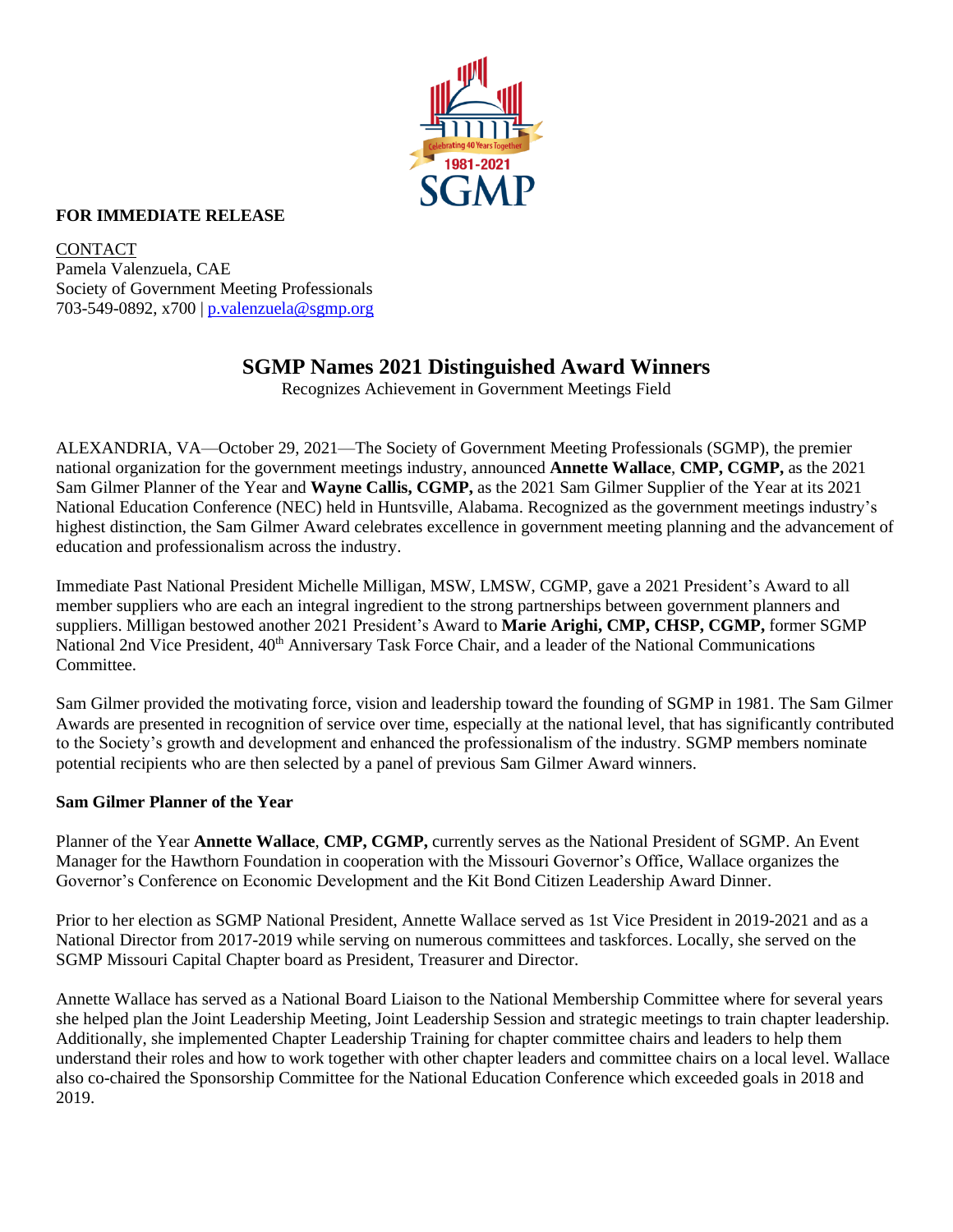Her nominator said: "I can confidently confirm that Annette is an exemplary leader and solid team player. Her leadership, stewardship, and consistent contributions to SGMP over an extensive period of time are the primary reasons why Annette Wallace is deserving of SGMP's Sam Gilmer Planner of the Year."

## **Sam Gilmer Supplier of the Year**

Supplier of the Year **Wayne Callis, CGMP,** currently serves as an SGMP Gilmer Institute of Learning Fundraising Trustee and is a Sales Manager for VisitNorfolk, where he oversees the government/military market. "Since joining SGMP in 2013, Wayne has become one of our most avid volunteers and has made significant contributions to our Society," wrote his nominators. "His position as a GIL trustee has come during one of the toughest times in our industry, yet he has kept pushing forward and developing unique ideas."

Most recently, Callis spearheaded a cookbook fundraiser to celebrate the Society's 40<sup>th</sup> anniversary and has been instrumental to the SGMP online auction's success. Proceeds from both fund member scholarships. As a GIL trustee, he volunteered to moderate SGMP national webinars and proctor Certified Government Meeting Professional examinations. He has served on the National Board's finance and audit committee for three years and served on the national online auction committee for the last three years.

He has been an active volunteer on two chapter boards, SGMP Old Dominion and SGMP National Capital, serving in leadership roles for both. He served as Treasurer for SGMP Old Dominion Chapter, receiving national recognition for his achievements. SGMP Old Dominion named him Supplier of the Year in 2018 and presented him with a Members Choice Award in 2017.

Prior to joining VisitNorfolk, Callis held previous positions with Westin Hotel Virginia Beach Town Center, Sheraton Norfolk Waterside Hotel and Norfolk Waterside Marriott. He also serves in leadership roles for the Navy League of the US, Hampton Roads Council and the USO Hampton Roads/Central Virginia.

#### **The President's Award**

**Marie Arighi, CMP, CHSP, CGMP,** former National 2nd Vice President, 40<sup>th</sup> Anniversary Task Force Chair and a leader of the National Communications Committee was presented the 2021 President's Award by SGMP Immediate Past National President Michelle Milligan, MSW, LMSW, CGMP.

A meeting professional with 30 years of experience, Arighi received the award for helping to coordinate and promote the Society's hybrid 2021 National Education Conference, elevating the Society's social media presence and orchestrating the Society's 40<sup>th</sup> anniversary activities. Over her career she has been a member of three SGMP chapters and helped charter one of those chapters.

Arighi is the Director of Sales and Event Services for the Von Braun Center in Huntsville, Alabama. In addition to SGMP's Rocket City Alabama Chapter, she is a member of the Army Aviation Association of America – Tennessee Valley Chapter, Alabama Automotive Manufacturing Association, Alabama Council of Association Executives, Association of the United States Army – Redstone/Huntsville Chapter, Huntsville/Madison County Hospitality Association and Women in Defense Tennessee Valley Chapter.

Milligan also recognized **Rob Coffman, CGMP,** who served on the SGMP National Board as National President and then Immediate Past President, for his long-standing contributions to the Society, chapters and members over the course of many years. Coffman is Senior Advisor, Treasury Operations for the U.S. Department of the Treasury.

Wallace, Callis, Arighi and Coffman were honored at the Sam Gilmer Awards Celebration during SGMP's 39<sup>th</sup> annual National Education Conference (NEC), held in Huntsville, Alabama, and virtually this year. SGMP's award recipients can be found at [http://www.sgmp.org/honors.](http://www.sgmp.org/honors)

*The Society of Government Meeting Professionals (SGMP) was founded in 1981, celebrates its 40th anniversary this year and is the only national organization in the United States dedicated exclusively to individuals who plan and*